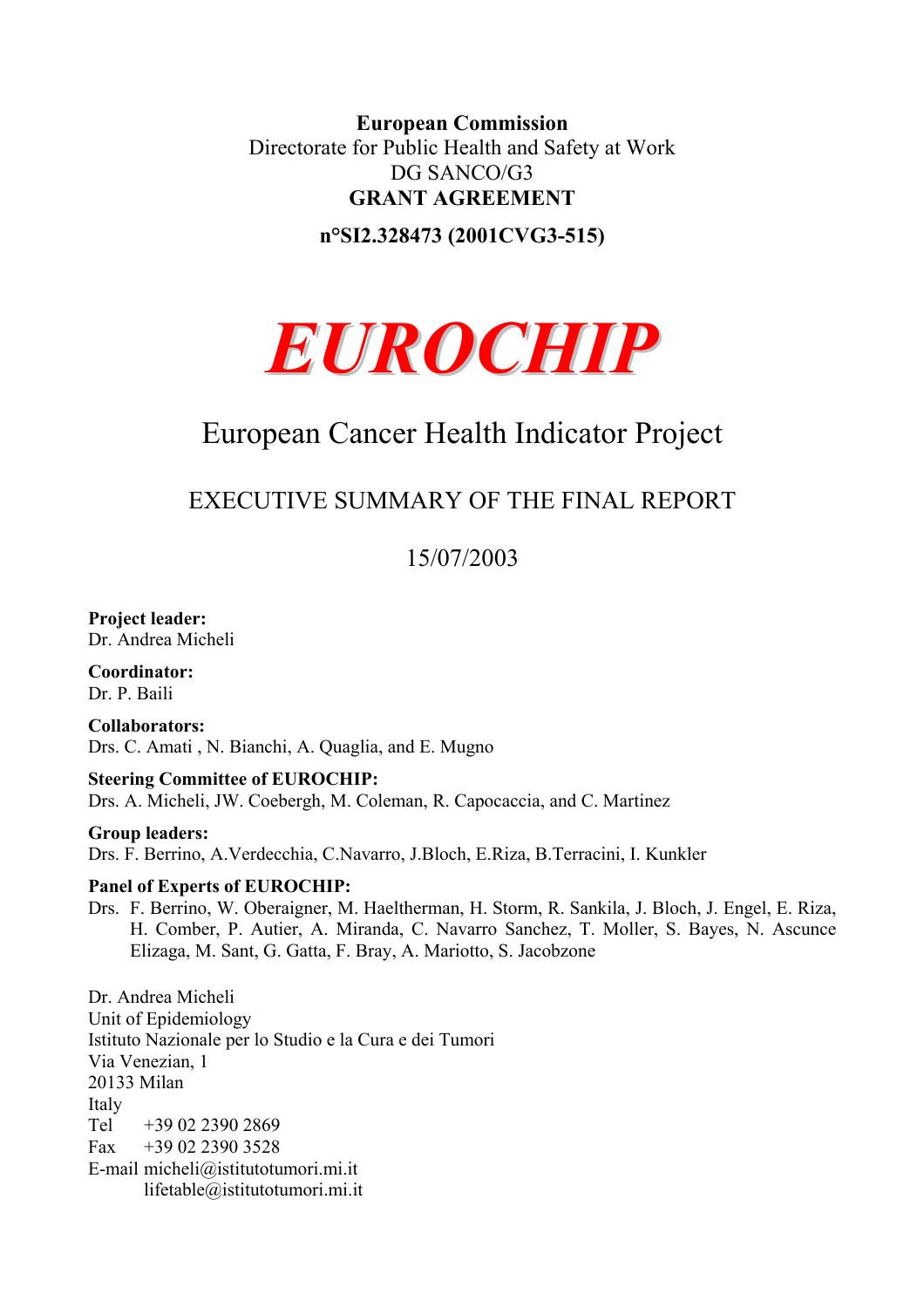#### **SUMMARY OF THE PROJECT**

#### **1 BACKGROUND**

In spite of concern about cancer, a cancer monitoring system covering all countries of the European Union has not yet been implemented. A large-scale Health Monitoring Program (HMP) to establish health indicators for the European Union and for all diseases was yet implemented, giving a reasonable way to reach this important European goal. Cancer surveillance holds a privileged position, compared to other diseases, in terms of sources for collecting data, matured experience and availability of data. Population-based cancer registries covering entire countries and millions of other Europeans, whose initial purpose was to collect data on cancer occurrence, are now progressively providing much more detailed information on cancer, including diagnostic criteria and therapeutic procedures at individual level. More information on social-economic health variables, both at aggregated and individual levels, is now becoming available in European networks and institutions. For these reasons the project on cancer on these topics may propose useful methods and standards for developing the European Health Information System.

The present project, EUROpean Cancer Health Indicator Project- EUROCHIP-, was conceived as a contribute to the HMP and to produce a comprehensive list of health indicators pertaining to the control and treatment of cancer, indispensable for the development of the set of European health surveillance indicators.

#### **2 AIMS**

EUROCHIP aimed to develop a comprehensive list of health indicators on cancer according to numerous European cancer experts. The list includes variables on risk factors' prevalence, preclinic activity, cancer occurrence, clinical follow-up, cancer recurrences, patient survival, diagnostic and therapeutic procedures, effectiveness of cancer care, outcome and care prevalence. The list includes both variables that had already been proposed by other HMP projects and new variables that are specific for cancer and had not been suggested from other HMP projects.

The present project will assess the internal consistency of all these data according to criteria of easy collection, reliability, comparability, and country representatives. Moreover, the gained experience in the development of cancer health indicators will be centralized. The final aim will be to make available a comprehensive list of indicators that would describe cancer in terms of burden, prevention activity, standards of care, and cure rates**.**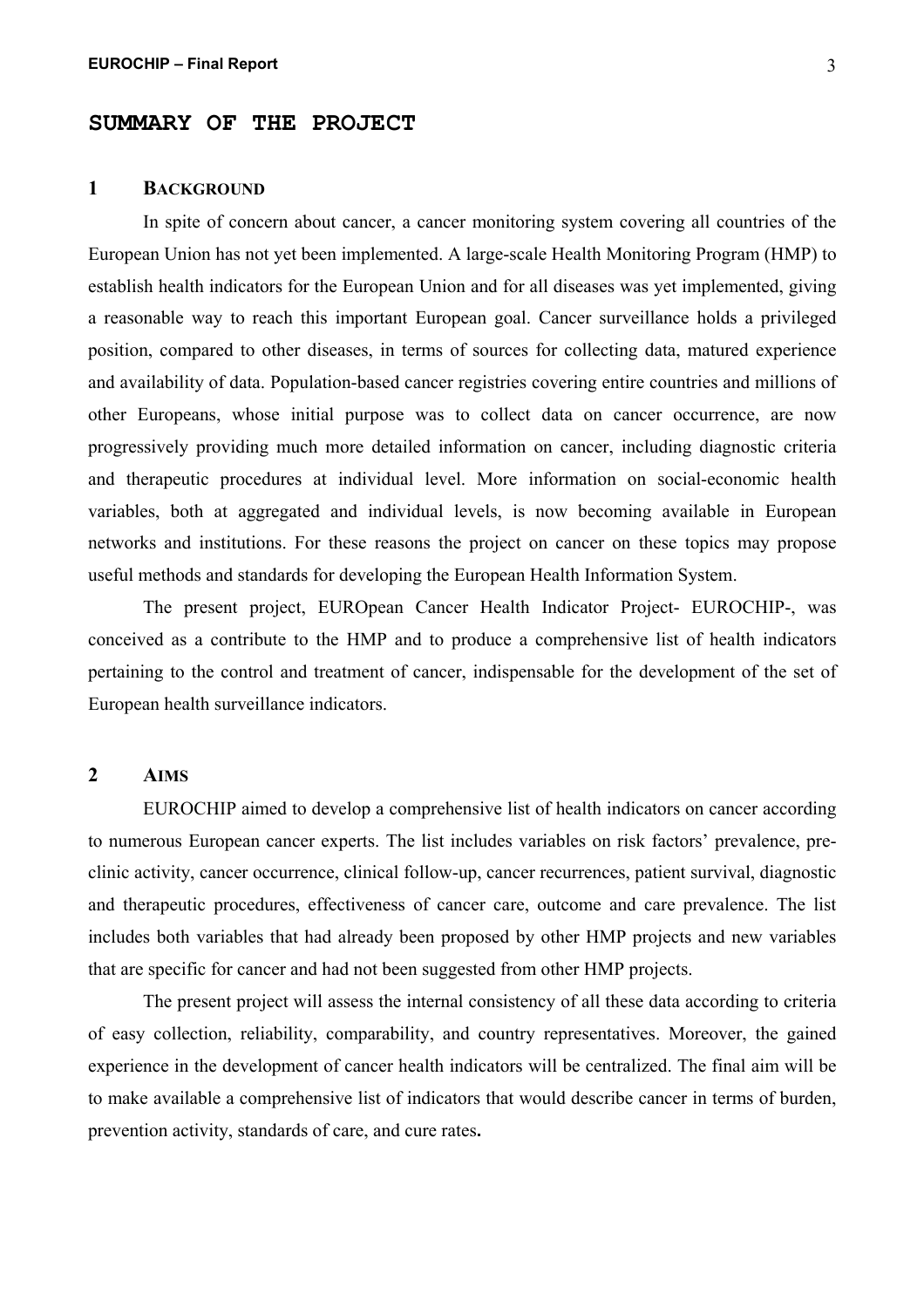#### **3 ORGANISATION**

A complex organization was created to develop the list and achieve maximum consensus among the experts and institutions involved in cancer in Europe. This organization consisted of various groups with different roles.

- Steering Committee (5 persons) SC: had a decisional role on many aspects of the project
- Panel of Experts (21 persons) PE: included one expert for each EU member, and experts from cancer institutions and the major European cancer networks (IARC, EBCN, Cervix Network, EUROCARE, EUROPREVAL, OECD, ENCR, and NCI from US). The PE held a vital role in the project, discussing and preparing the list and organizing national groups of specialists
- National Groups of Specialists NGS: were set up by the members of the "Panel of Experts" and consisted of groups at national level which discussed indicators from a national angle.
- Domain Groups of Specialists DGS: were organized internationally with specialists in five major cancer domains from Europe. One group was created for each one of our study areas, i.e.: prevention, screening area, data registration and epidemiology, treatment and clinical aspects, social and macro-economic variables.
- Methodological Group MG: dealt with methodological aspects related to the indicators included in the list.

• Working Team (6 persons) - WT: supported all groups from organizational point of view. Final aim of the entire organization was, through an iterative method, to suggest health indicators, explain their meaning and the necessity of each chosen indicator. A preliminary list was prepared, commented and modified. A resulting new list was discussed again and defined in detail. This complex organization resulted very useful in determining a large consensus and applicability

on the EUROCHIP results. The experience of the National Groups of Specialists was used to promote actions for describing the difference in cancer within countries.

#### **4 THE FORMS**

A form to describe the indicators was prepared and used.

It is divided into three parts:

- 1. all characteristics of the indicators we decide to include in the list. This section was filled in for each indicator.
- 2. the operational definition of the indicators, information on possible sources and methodological issues (this part was expanded in a second form where the aspects of data collection, standardization and validly and others relevant were synthesized).
- 3. the availability of the given indicator in different countries.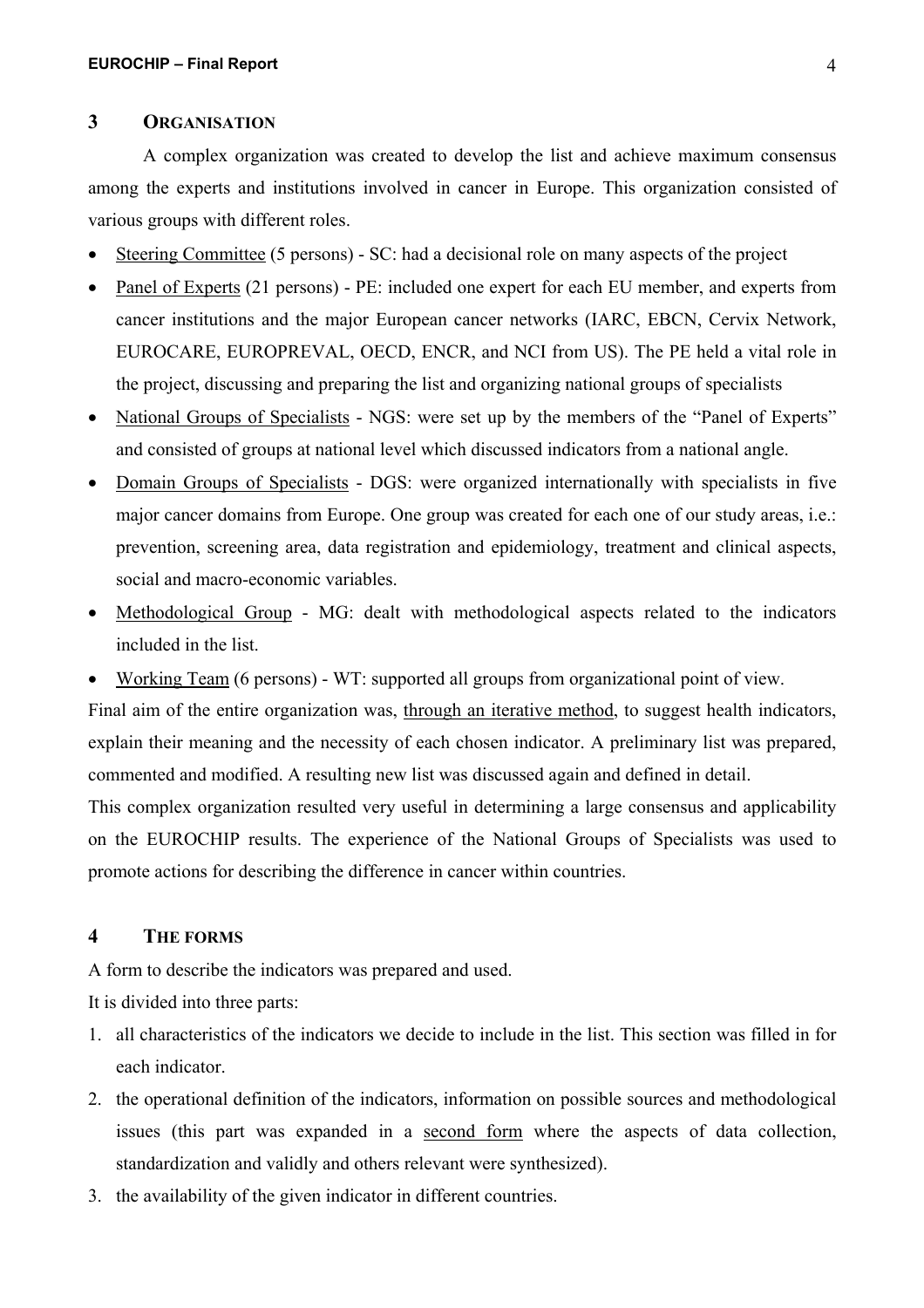#### **5 METHOD OF DISCUSSION**

EUROCHIP started work in January 2002 and ended in June 2003. More than 130 European experts in various cancer-related fields have so far been involved. During the first phase of the project one person in Public Health/Cancer from each of the participating EU countries was identified to select a group of persons involved in different fields to discuss and prioritize the relevance of a preliminary list of 134 cancer health indicators. The suggestions initially proposed by national working groups were then refined through a series of international meetings. The main elements of information required for each proposed indicator (i.e.: characteristics, operational definition, possible sources of data, methodological issues, and availability) were summarized on a standard form. A web-site was set up with all pertinent EUROCHIP information, and a methodology working group studied ways to standardize, collect and validate health indicator data.

The preliminary list was discussed by Groups of Specialists at national level and each group gave a rank of importance and priority to each indicator. The preliminary list included 158 indicators and the Panel of Experts, following Groups of Specialists' suggestions, provided a second list of only 101 indicators (during the process 57 indicators were eliminated). This new list was subdivided in 5 domains, each of which discussed in 5 international meetings. Once this part of the discussion was concluded, a new list was prepared and proposed to the discussion of the Panel of Experts concluding the work with a list of 52 indicators (26 at high priority, 15 of which proposed directly by EUROCHIP).

#### **6 RESULTS**

The list of indicators was grouped along three axes: (a) natural history of disease, (b) type of factor (demographic, socio-economic, health status, determinant of health, or health system-related) and (c) cancer site. Out of the indicators now present in the final list, some had already been proposed by other HMP projects, but a large number of new indicators was also identified. These were grouped into five separate domains: smaller meetings between experts in such domains from all Europe were held to comment on each indicator.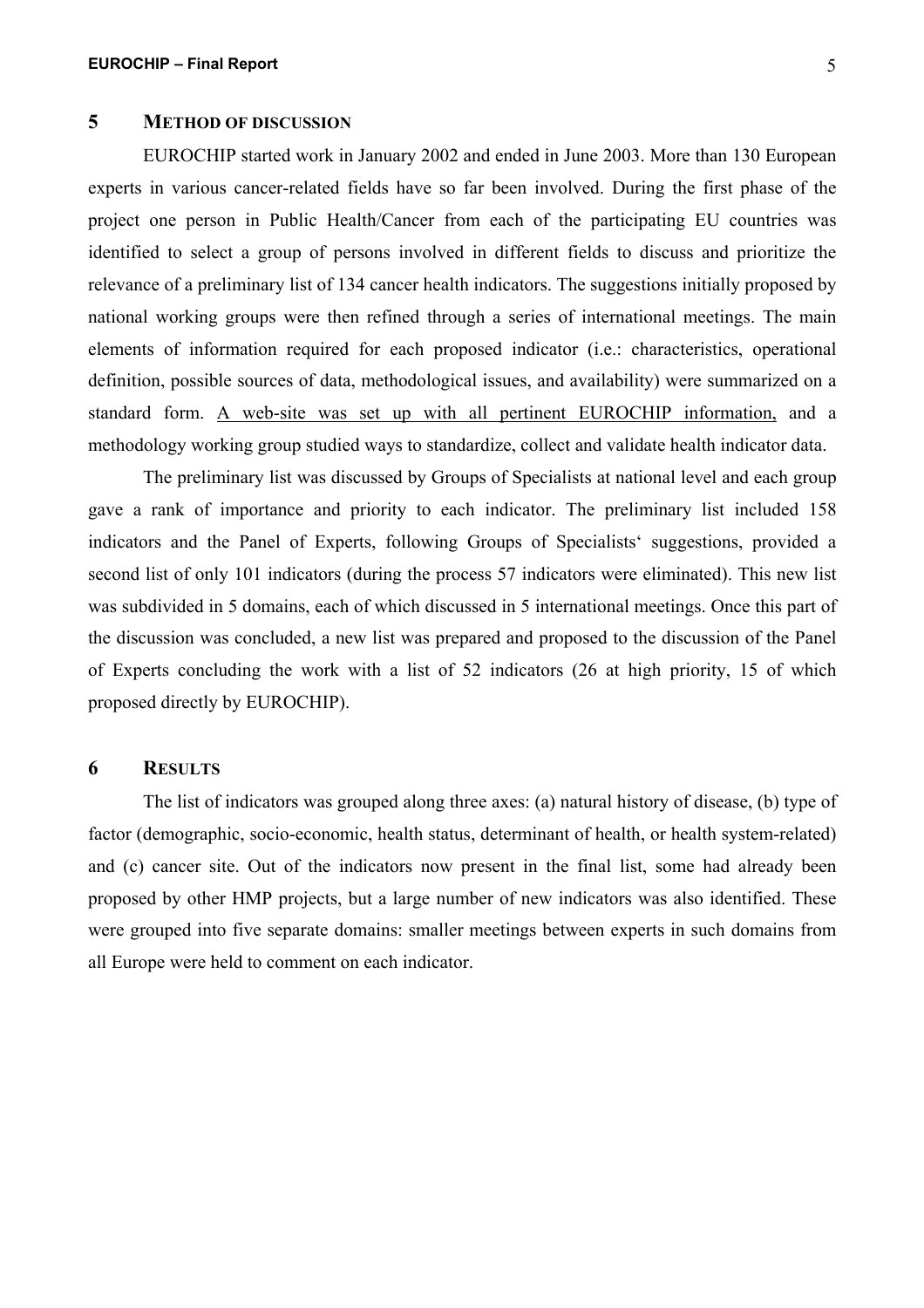- 1. Contact and co-ordinate people involved in different fields from different countries to develop the complex organization of the project. 130 persons from all the European countries have been directly involved in the project (Annex B).
- 2. Organize several meetings in Europe: 4 Steering Committee meetings, 3 Panel of Experts meetings, 3 Methodological Group meetings, 8 National Groups of Specialists meetings and 5 Domain Groups of Specialists meetings (Chapter 4.1) .
- 3. Create forms to describe the indicators and their methodological aspects upon which all would agree (Chapter 5).
- 4. Develop a list of indicators and organize discussions on it.

| <b>DOMAIN</b>                        | <b>HIGH</b><br><b>PRIORITY</b> | <b>MEDIUM</b><br><b>PRIORITY</b> |
|--------------------------------------|--------------------------------|----------------------------------|
| Prevention                           |                                | 4 (Z                             |
| Epidemiology and cancer registration |                                |                                  |
| Screening                            | (4                             |                                  |
| Treatment and clinical aspects       | 5 (5)                          | $\mathfrak{g}$                   |
| Social and macro-economic variables  |                                | 14                               |
| <b>TOTAL</b>                         | 26(15)                         | 26(16)                           |

**Table 1. Number of indicators proposed by EUROCHIP, as by domain.** 

In brackets: number of new indicators proposed by EUROCHIP

- 5. Fill the forms for each indicator and provide an operational definition and proposals regarding methodological problems (Annex A).
- 6. Organize the web-site where EUROCHIP's material is presented (www.istitutotumori.mi.it/project/eurochip/homepage.htm).
- 7. Present the list to the audiences of national and international cancer congresses in order to improve consensus on the indicators (Chapter 4.2).
- *8.* Publish articles on scientific journals- share methods and results. (For Eurochip Posters and Communications, see Chapter 7)

The European Cancer Health Indicator Project (EUROCHIP) contributed significantly to the HMP producing a comprehensive list of cancer health indicators. This list will subsequently become the framework for a European health data-bank that will make possible the creation of the indicators.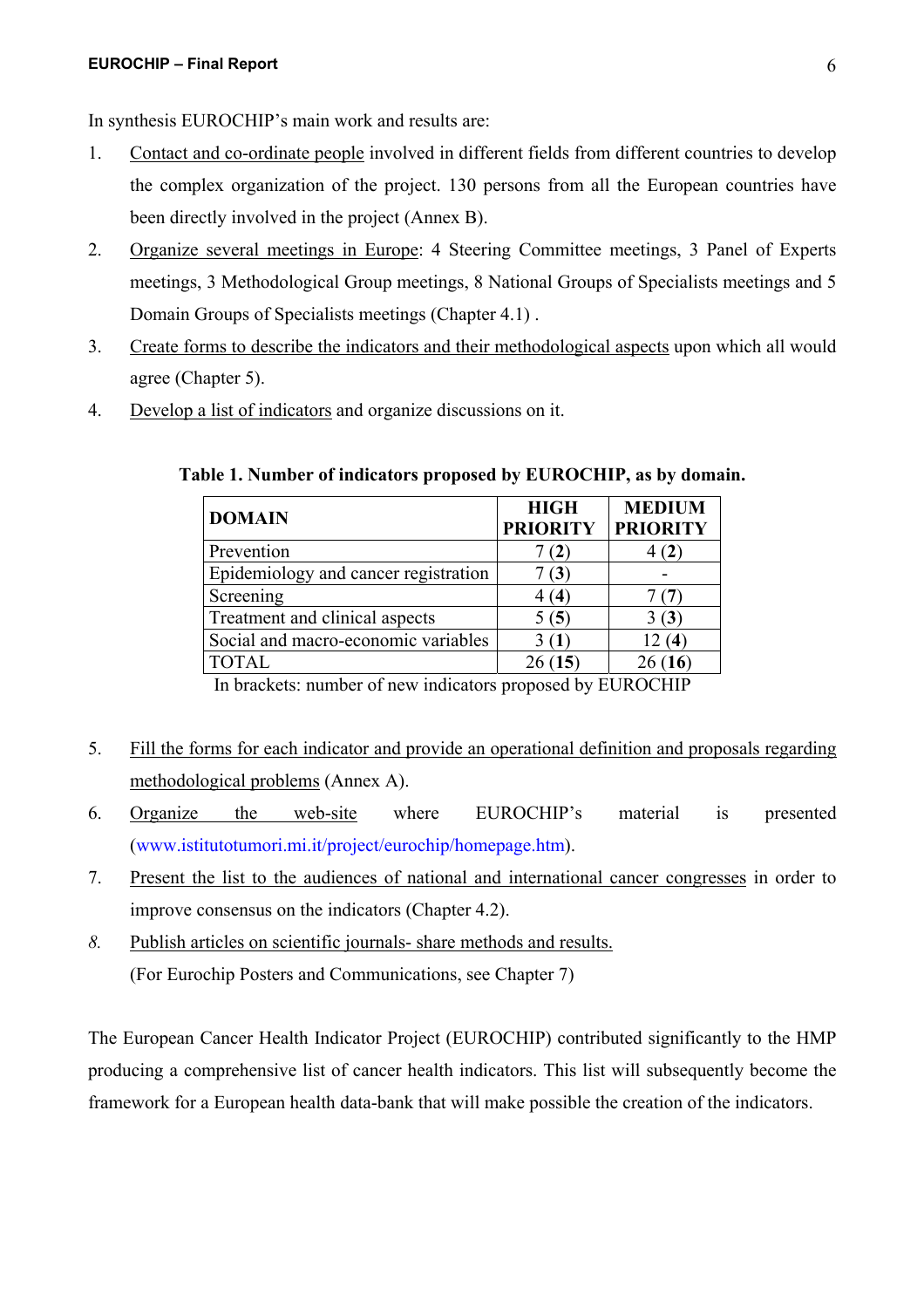#### **EUROCHIP – Final Report** 7

The indicators of EUROCHIP's final list (Ch. 6), are:

- 1. Consumption of fruit and vegetables
- 2. Consumption of alcohol
- 3. Body Mass Index distribution in the population
- 4. Physical activity
- 5. Tobacco survey: prevalence of
	- a. tobacco smokers among adults
	- b. tobacco smokers among 10-14 year olds
	- c. ex-smokers
	- d. exposure to environmental tobacco smoke (ETS)
- 6. Exposure to sun radiation
- 7. Prevalence of occupational exposure to carcinogens
- 8. Population covered by high quality Cancer Registries
- 9. Cancer incidence rates, trends and projections
- 10. Cancer relative survival rates, trends and projections
- 11. Cancer prevalence proportions, trends and projections
- 12. Cancer mortality rates, trends, projections and person-years of life lost due to cancer
- 13. Stage at diagnosis: percentage of
	- a. cases with early diagnosis
	- b. cases with a metastatic test
- 14. Percentage of women that have undergone a mammography (breast cancer)
- 15. Percentage of women that have undergone a cervical citology examination (cervical cancer)
- 16. Percentage of persons that have undergone a colo-rectal cancer screening test
- 17. Organized screening coverage
- 18. Delay of cancer treatment (pilot studies)
- 19. Percentage of radiation systems in the population
- 20. Percentage of diagnostic Computed Axial Tomographies (CTs) in the population
- 21. Compliance with best oncology practice
- 22. Percentage of patients receiving palliative radiotherapy
- 23. Gross Domestic Product
- 24. Total Public Expenditure on Health
- 25. Anti-tobacco regulations
- 26. Estimated cost for a cancer patient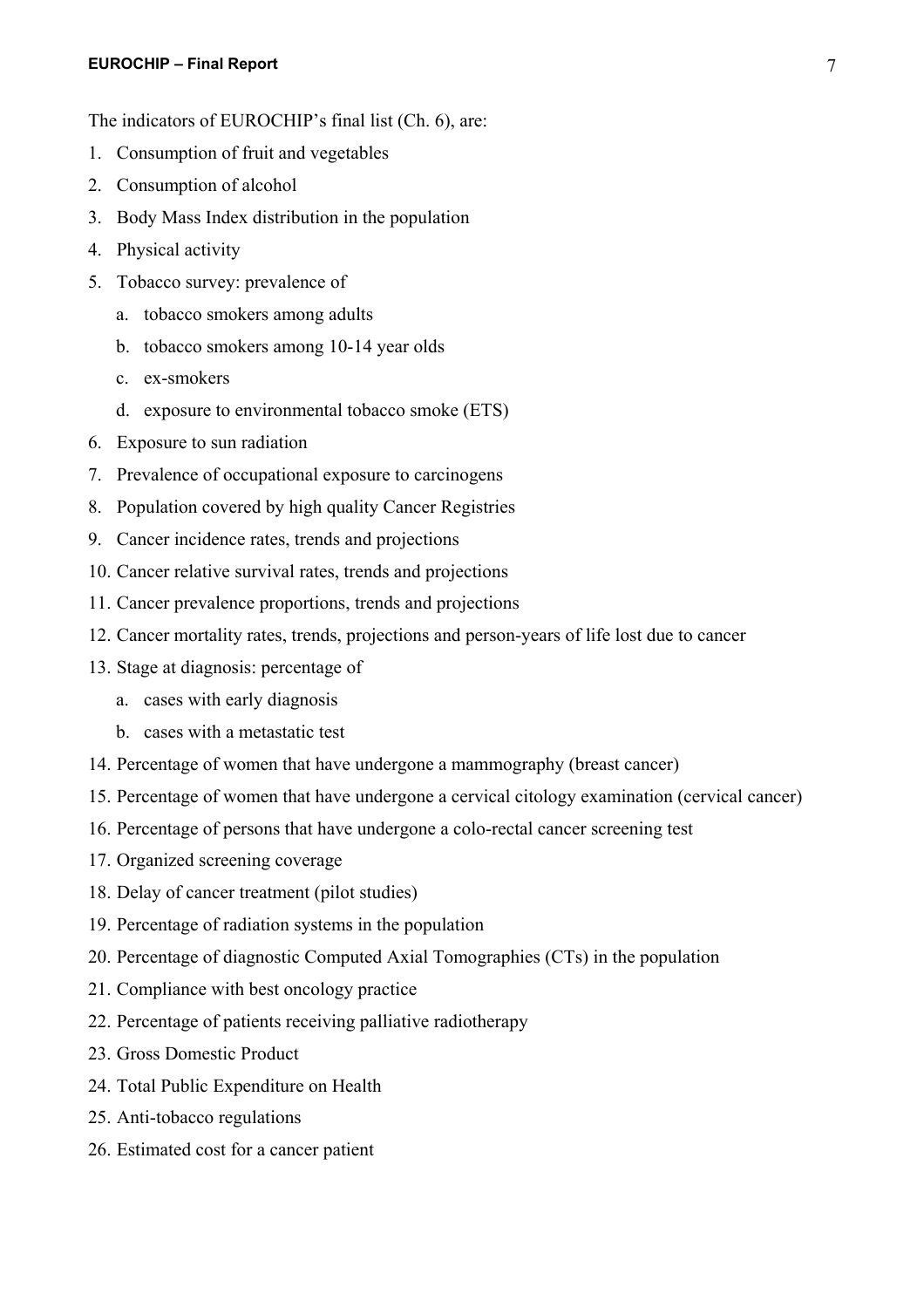#### **7 FUTURE OF EUROCHIP**

The overall aim of the European health information system on cancer is to carry out analyses of the cancer health indicators between-country and over-time. A steady stream of information should be generated to help reduce the risk of cancer, to promote optimal practice in cancer treatment, to improve survival with a high quality of life in cancer patients, and to reduce inequity and inequalities in cancer burden. This information will be valuable to plan the allocation of resources to cancer care. It will be available to professional policy makers, citizens and citizens' organisations in all member countries of the EU.